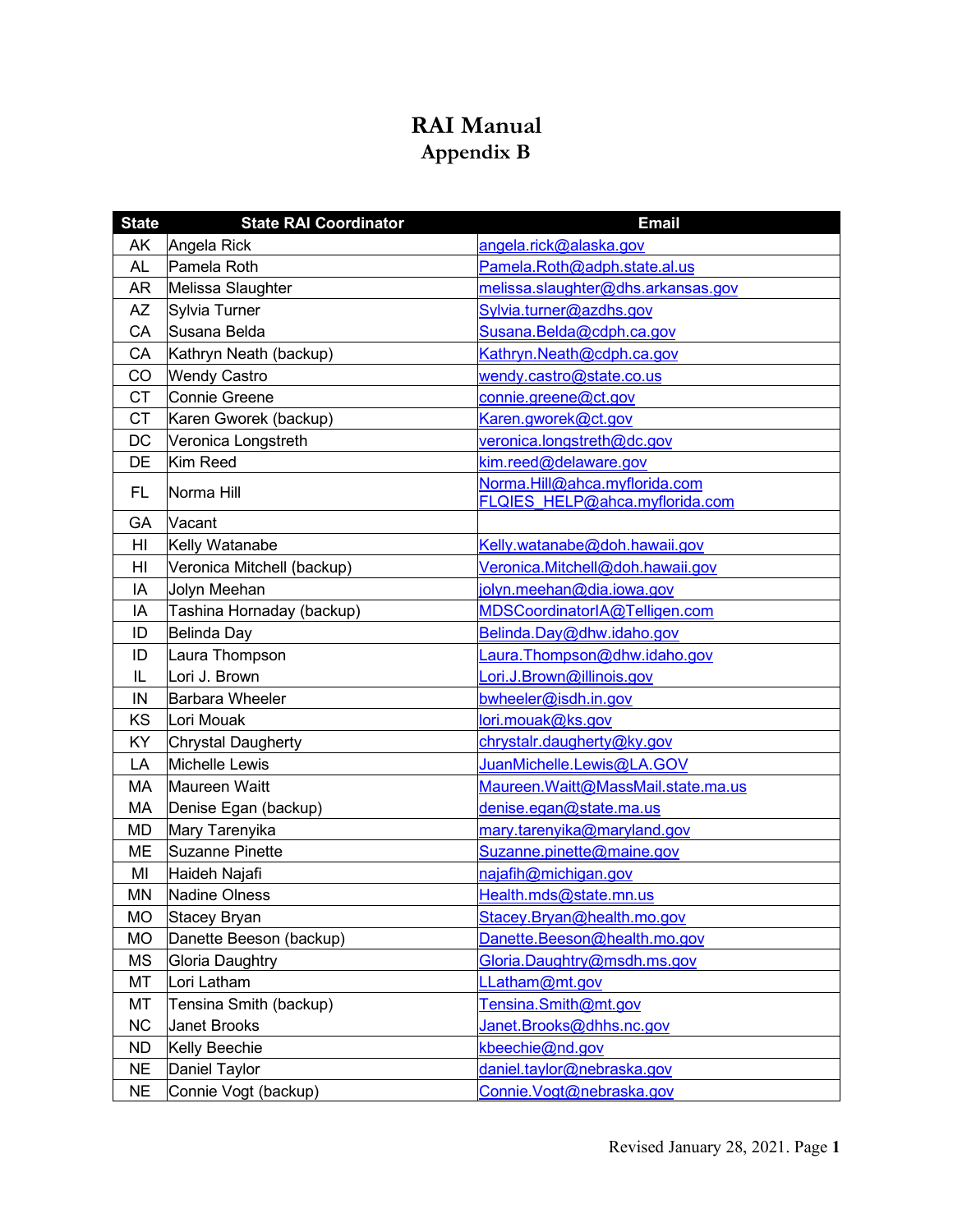| <b>State</b>   | <b>State RAI Coordinator</b>         | <b>Email</b>                                  |
|----------------|--------------------------------------|-----------------------------------------------|
| <b>NH</b>      | Vacant                               |                                               |
| <b>NJ</b>      | Kareen Villano                       | nj.cmsdatastaff@doh.nj.gov                    |
| <b>NJ</b>      | Arlene McNinch (backup)              | arlene.mcninch@doh.nj.gov                     |
| ΝM             | Rosie Brandenberger                  | rosie.brandenberger@state.nm.us               |
| <b>NM</b>      | Francine Arguello                    | Francine.arguello2@state.nm.us                |
| <b>NV</b>      | Carol Eastburg                       | ceastburg@health.nv.gov                       |
| <b>NV</b>      | Jeanne Hesterlee (backup)            | mhesterlee@health.nv.gov                      |
| <b>NY</b>      | Maria Copperwheat                    | mds3@health.ny.gov                            |
| OH             | Cheryl Moya                          | Cheryl.Moya@odh.ohio.gov                      |
| OK             | Diane Henry                          | DianeH@health.ok.gov                          |
| <b>OR</b>      | Joy Ramsby                           | joy.m.ramsby@dhsoha.state.or.us               |
| <b>PA</b>      | Kevin Fowler                         | QA-MDS@pa.gov                                 |
| <b>PR</b>      | Lourdes Cruz                         | lcruz@salud.gov.pr                            |
| R <sub>l</sub> | Jessica Marcaccio                    | jessica.marcaccio@health.ri.gov               |
| <b>SC</b>      | Vacant                               |                                               |
| <b>SD</b>      | Susan Bakker                         | susan.bakker@state.sd.us                      |
| <b>TN</b>      | <b>Oreather Bell</b>                 | Oreather.Bell@tn.gov                          |
| <b>TX</b>      | Susan Edgeman                        | susan.edgeman@hhsc.state.tx.us                |
| <b>TX</b>      | <b>MDS Coding/Clinical Questions</b> | LTC Regulatory State RAI MDS@hhsc.state.tx.us |
| UT             | Erin Lloyd                           | erinlloyd@utah.gov                            |
| VA             | Diana Marsh                          | diana.marsh@vdh.virginia.gov                  |
| VT             | Suzanne Leavitt                      | Suzanne.Leavitt@vermont.gov                   |
| <b>WA</b>      | Donna Zaglin                         | Donna.Zaglin@dshs.wa.gov                      |
| WI             | <b>Heather Newton</b>                | heathera.newton@dhs.wisconsin.gov             |
| WV             | Joyce Settle                         | joyce.f.settle@wv.gov                         |
| <b>WV</b>      | <b>Tina Maher</b>                    | Tina.E.Maher@wv.gov                           |
| <b>WY</b>      | Timothy Cozad                        | timothy.cozad@wyo.gov                         |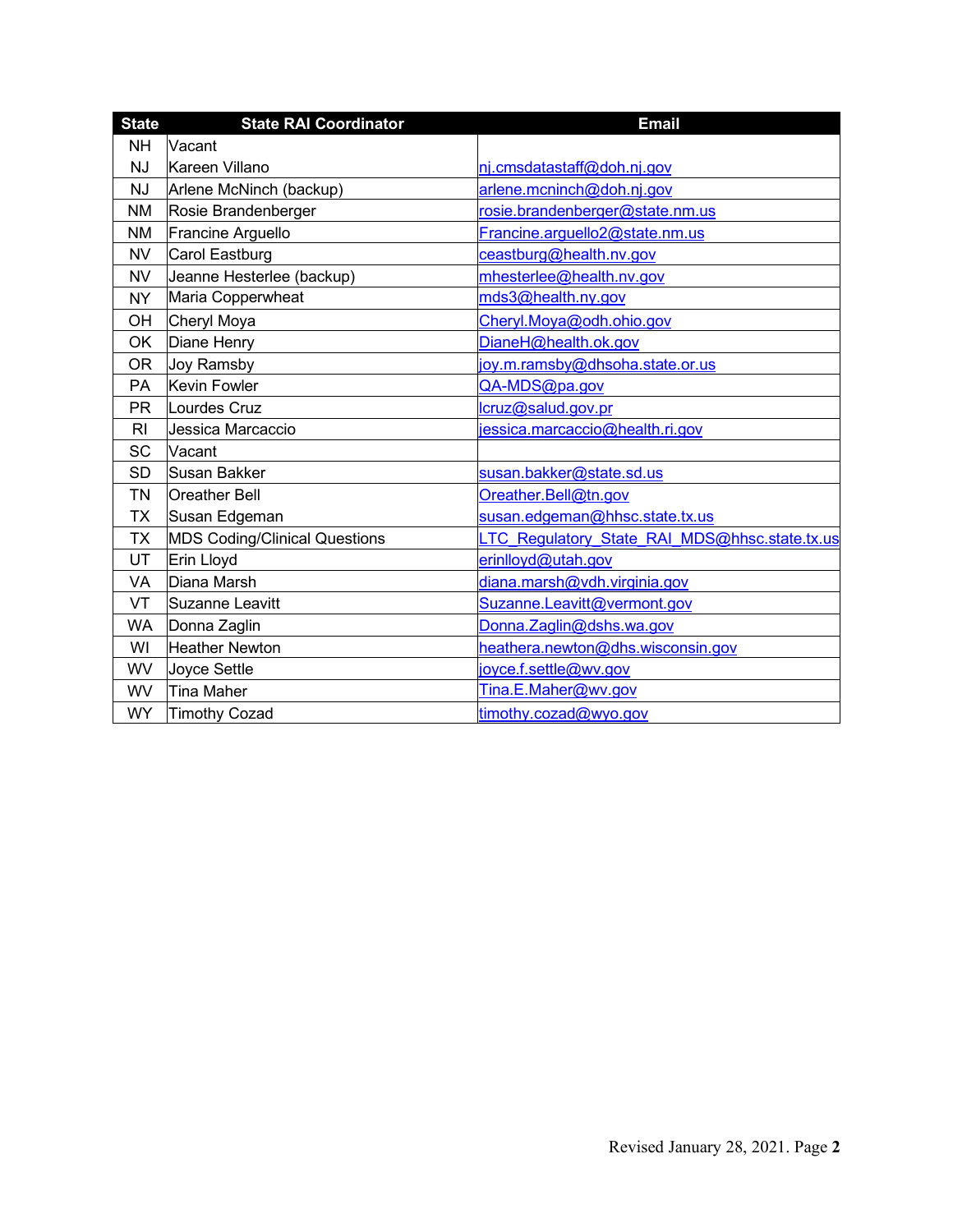| <b>State/Region</b> | <b>RAI Coordinator Panel Member</b> | <b>Email</b>                  |
|---------------------|-------------------------------------|-------------------------------|
| CA                  | Susana Belda                        | Susana.Belda@cdph.ca.gov      |
| FL                  | Norma Hill                          | Norma.Hill@ahca.myflorida.com |
| IL                  | Lori Brown                          | Lori.j.brown@illinois.gov     |
| ME                  | <b>Suzanne Pinette</b>              | Suzanne.pinette@maine.gov     |
| <b>MN</b>           | <b>Nadine Olness</b>                | Health.mds@state.mn.us        |
| <b>MO</b>           | <b>Stacey Bryan</b>                 | Stacey.Bryan@health.mo.gov    |
| OK                  | Diane Henry                         | DianeH@health.ok.gov          |

The RAI Panel is a group of experienced RAI Coordinators who assist CMS and other State RAI Coordinators in answering MDS-related questions. Providers, consultants, and industry associations who have MDS questions should always first contact their State RAI Coordinator, who will then forward questions to the RAI Panel, if needed. When forwarding your questions to the RAI Panel, please be sure to send them to at least three Panel members to ensure your questions are responded to as soon as possible. The RAI Panel is in frequent contact with CMS for consultation and clarification.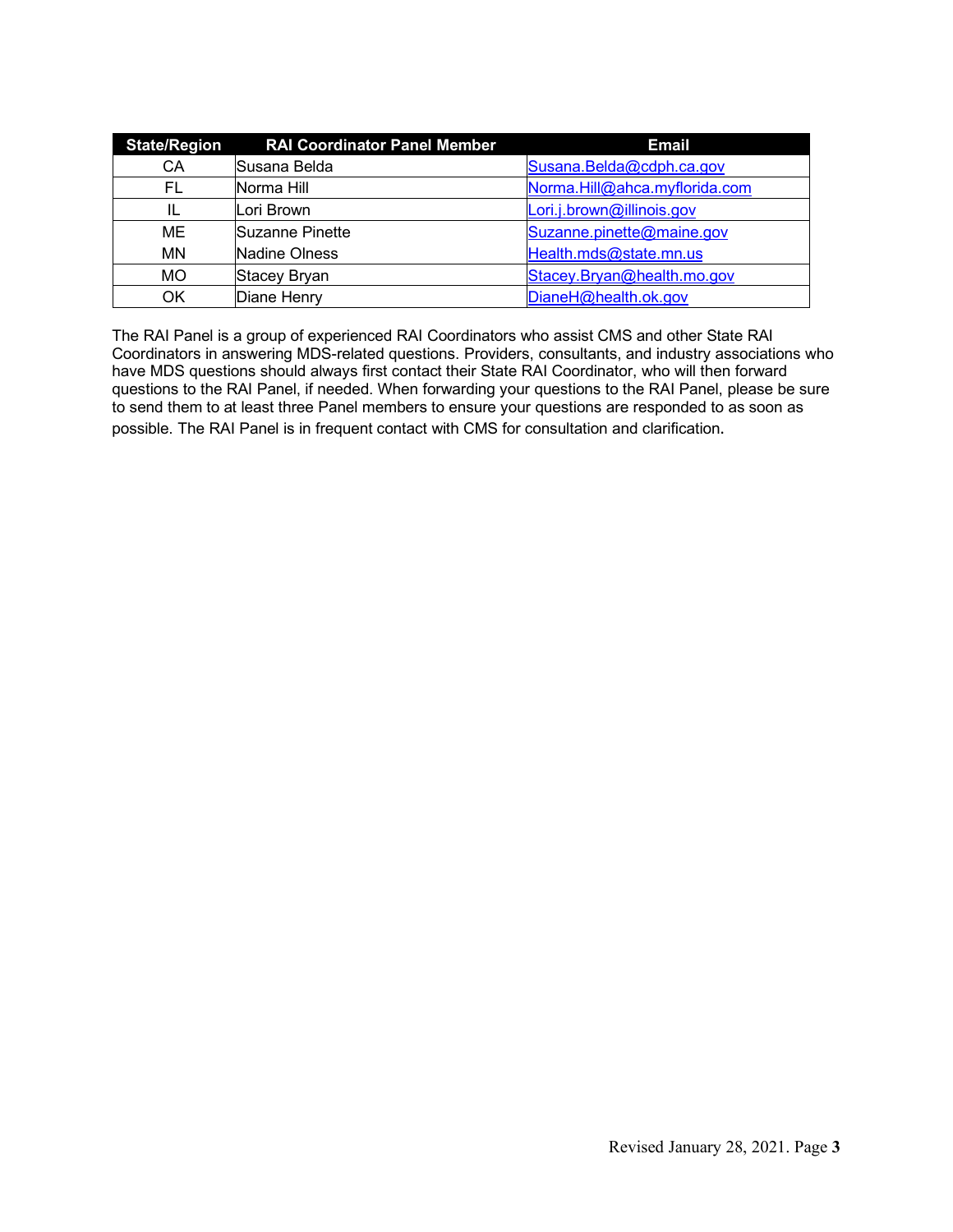| <b>State</b> | <b>MDS Automation Coordinator</b> | <b>Email</b>                        |  |
|--------------|-----------------------------------|-------------------------------------|--|
| AK           | Angela Rick                       | angela.rick@alaska.gov              |  |
| <b>AL</b>    | <b>Mark McDowell</b>              | Mark.mcdowell@adph.state.al.us      |  |
| <b>AR</b>    | <b>Abbie Palmer</b>               | Abbie.palmer@arkansas.gov           |  |
| AR           | Debra Tyler                       | Debra.tyler@arkansas.gov            |  |
| <b>AZ</b>    | Alicia Floyd                      | AZLicense@azdhs.gov                 |  |
| CA           | Kaitlin Ashbrook                  | CDPH-ASPEN-HELP@cdph.ca.gov         |  |
| CA           | LoriAnn Sasano                    | CDPH-ASPEN-HELP@cdph.ca.gov         |  |
| CA           | Roberto Toffoletti                | CDPH-ASPEN-HELP@cdph.ca.gov         |  |
| CA           | <b>Stephanie Torres</b>           | CDPH-ASPEN-HELP@cdph.ca.gov         |  |
| CO           | <b>Wendy Castro</b>               | wendy.castro@state.co.us            |  |
| <b>CT</b>    | Surjit Sethuraman                 | surjit.sethuraman@ct.gov            |  |
| DC           | Jeffrey Butler                    | jeffrey.butler@dc.gov               |  |
| DE           | Shailendra Khanal                 | shailendra.khanal@delaware.gov      |  |
| FL           | Jennifer Babcock                  | Jennifer.Babcock@ahca.myflorida.com |  |
| GA           | Kenni Sue Keller                  | kskeller@dch.ga.gov                 |  |
| HI           | Veronica Mitchell (backup)        | Veronica.Mitchell@doh.hawaii.gov    |  |
| IA           | Tashina Hornaday                  | MDSCoordinatorIA@Telligen.com       |  |
| ID           | <b>Kristy Burns</b>               | kristy@mslc.com                     |  |
| ID           | Stan Rennaux (backup)             | Stanley.Rennaux@dhw.idaho.gov       |  |
| IL           | Jonna Gouchenouer                 | Jonna.Gouchenouer@illinois.gov      |  |
| IN           | James L. Hayes                    | hayes@isdh.in.gov                   |  |
| KS           | <b>Kristy Burns</b>               | kristy@mslc.com                     |  |
| KY           | Rhonda Littleton-Roe              | Rhonda.littleton@ky.gov             |  |
| LA           | <b>Michael Mire</b>               | Michael.Mire@la.gov                 |  |
| МA           | Vacant                            |                                     |  |
| <b>MD</b>    | Mary Tarenyika                    | mary.tarenyika@maryland.gov         |  |
| ME           | <b>Susan Cloutier</b>             | Susan.Cloutier@Maine.gov            |  |
| MI           | Jeffrey Pung                      | Pungj6@michigan.gov                 |  |
| MN           | <b>Brenda Boike-Meyers</b>        | health.MDSOASISTECH@state.mn.us     |  |
| <b>MO</b>    | Danette Beeson                    | Danette.Beeson@health.mo.gov        |  |
| <b>MS</b>    | <b>Michelle Austin</b>            | Michelle.Austin@msdh.ms.gov         |  |
| MS           | <b>Gloria Daughtry</b>            | Gloria.Daughtry@msdh.ms.gov         |  |
| MT           | Lori Latham                       | LLatham@mt.gov                      |  |
| MT           | <b>Tensina Smith</b>              | Tensina.Smith@mt.gov                |  |
| <b>NC</b>    | Sandra McLamb                     | Sandra.mclamb@dhhs.nc.gov           |  |
| <b>ND</b>    | <b>Todd Friesz</b>                | toddfriesz@nd.gov                   |  |
| <b>NE</b>    | <b>Greg Carlson</b>               | greg.carlson@nebraska.gov           |  |
| <b>NE</b>    | Dawn Sybrant (backup)             | dawn.sybrant@nebraska.gov           |  |
| <b>NH</b>    | Vacant                            |                                     |  |
| <b>NJ</b>    | Eunice Santiago                   | Eunice.Santiago@doh.nj.gov          |  |
| NM           | Carla Konwin                      | carla.konwin3@state.nm.us           |  |
| NM           | Rosie Brandenberger               | rosie.brandenberger@state.nm.us     |  |
| NM           | Francine Arguello (backup)        | Francine.arguello2@state.nm.us      |  |
| <b>NV</b>    | Mike L. Guzzetta                  | mguzzetta@health.nv.gov             |  |
| <b>NY</b>    | Greg Schoonmaker                  | mds3@health.ny.gov                  |  |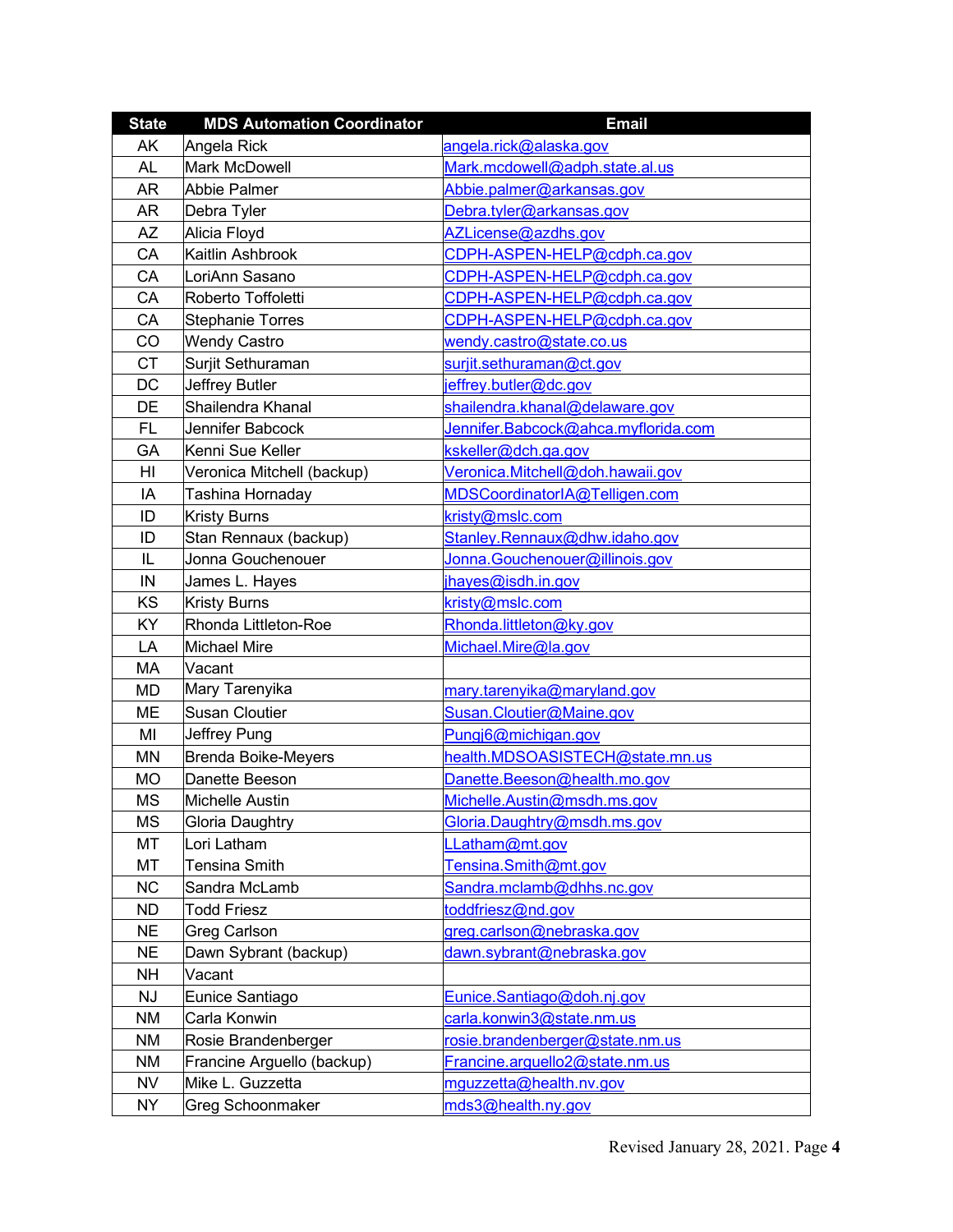| <b>State</b> | <b>MDS Automation Coordinator</b> | <b>Email</b>                       |
|--------------|-----------------------------------|------------------------------------|
| OН           | Keith Weaver                      | keith.weaver@odh.ohio.gov          |
| ОK           | Wanda Roberts                     | WandaR@health.ok.gov               |
| 0R           | Jason Woolery                     | jason.r.woolery@dhsoha.state.or.us |
| PA           | <b>Ruth Anne Barnard</b>          | rbarnard@pa.gov                    |
| PR.          | Juan Rivera                       | jrivera@salud.gov.pr               |
| RI           | William Finocchiaro               | William.finocchiaro@health.ri.gov  |
| SC           | Jesse M. Olivares                 | olivarjm@dhec.sc.gov               |
| SD           | Jean Koch                         | jean.koch@state.sd.us              |
| SD           | Doug Knutson                      | doug.knutson@state.sd.us           |
| TN           | John W. Miller                    | John.w.miller@tn.gov               |
| TX           | <b>Brian Johnson</b>              | brian.johnson@hhsc.state.tx.us     |
| UT           | Angela Anderson                   | angelaanderson@utah.gov            |
| VA           | Sandy Lee                         | Sandy.lee@vdh.virginia.gov         |
| VT           | <b>Tammy Wehmeyer</b>             | tammy.wehmeyer@vermont.gov         |
| WA           | <b>Betty Metz</b>                 | Betty.Metz@dshs.wa.gov             |
| WI           | <b>Heather Newton</b>             | heathera.newton@dhs.wisconsin.gov  |
| WV           | <b>Tina Maher</b>                 | Tina.E.Maher@wv.gov                |
| <b>WY</b>    | <b>Tammy Schmitt</b>              | tammy.schmitt@wyo.gov              |